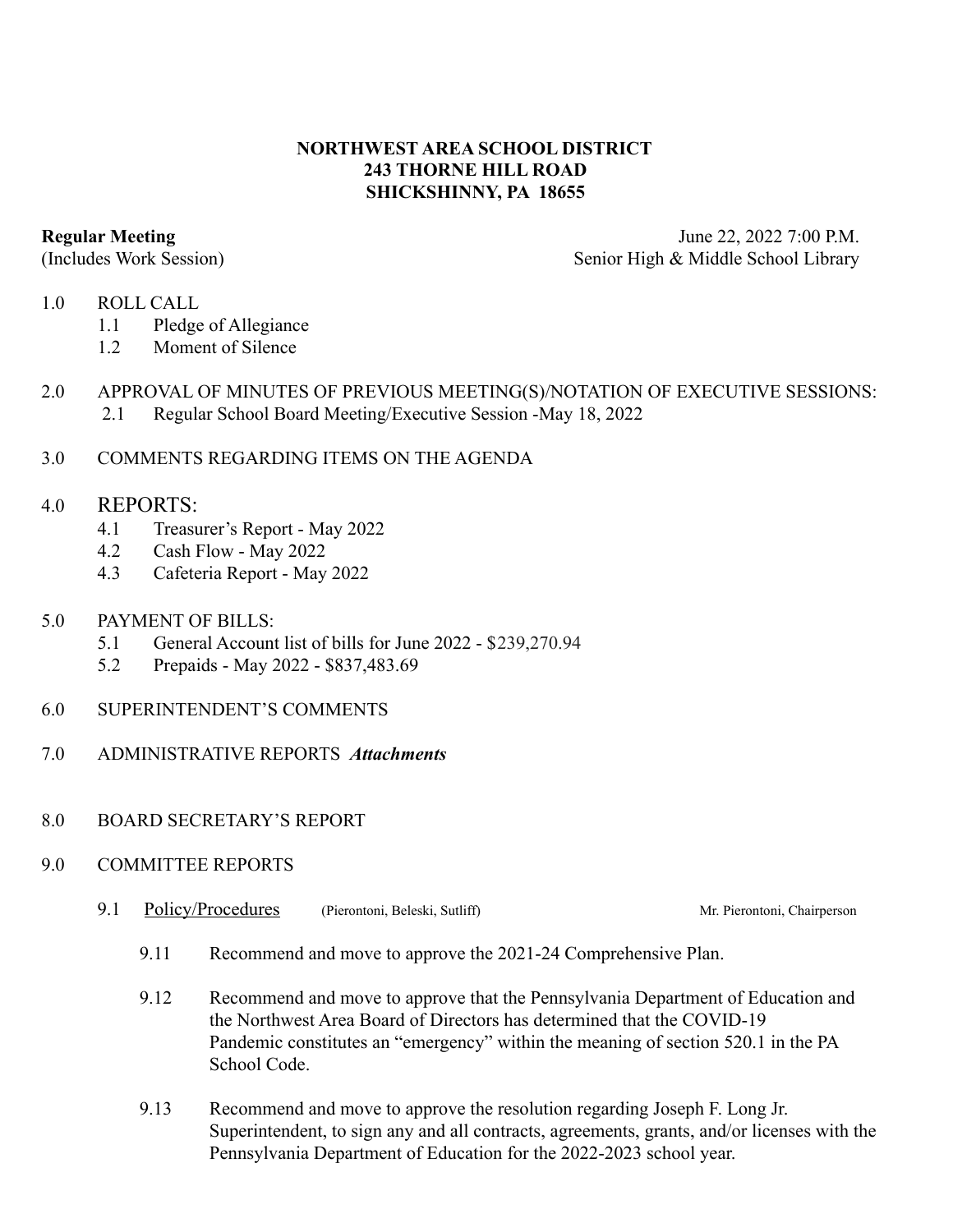9.14 Recommend and move to approve to authorize Superintendent, Joseph F. Long Jr. to submit a letter of intent to withdraw from the PA Health Trust at the end of the 2022-2023 school year.

#### 9.2 Personnel (Yarnell, LeValley, Benson) Dr. Yarnell, Chairperson

- 9.21 Recommend and move to approve the resignation of James Martin, Gifted Coordinator, effective at the conclusion of the 2021-22 school year.
- 9.22 Recommend and move to approve the resignation of Mary Herbert, Gifted Coordinator, effective at the conclusion of the 2021-22 school year.
- 9.23 Recommend and move to approve to post and advertise for a Gifted Coordinator for the 2022-23 school year.
- 9.24 Recommend and move to approve to post and advertise for the following positions for the 2022-23 school year:
	- a Cafeteria Workers Part Time
	- b. Cleaners Part Time
	- c. Personal Care Assistant Full Time
	- d. Paraprofessionals Part Time and Full Time
	- e. Substitutes for all academic disciplines as well as Support Staff for the 2021-22 school year.
	- f. Grant Writer
- 9.25 Recommend and move to approve to accept the resignation of Wendy Vasey as English Department Chairperson, effective at the conclusion of the 2021-22 school year.
- 9.26 Recommend and move to approve to post for an English Department Chairperson for the 2022-23 school year.
- 9.27 Recommend and move to accept, with regret, the resignation of Rebecca Scott, Cleaner, effective May 31, 2022.
- 9.28 Recommend and move to approve to post for the following positions for the 2022-23 school year:
	- a. Detention Monitors
	- b. Homebound Instructors
	- c. High School Math Tutors
	- d. Elementary Math Tutors
	- e. Elementary ELA Tutors
	- f. Huntington Creek Recovery Center Tutors
- 9.29 Recommend and move to approve to accept, with regret, the resignation of Rachel Bonomo, Paraprofessional, effective with the conclusion of the 2021-22 school
- 9.29.1 Recommend and move to appoint the following Teachers to provide summer enrichment teaching and tutoring:
	- a. Madison Goodrich Teacher
	- b. Lauren Mullery Teacher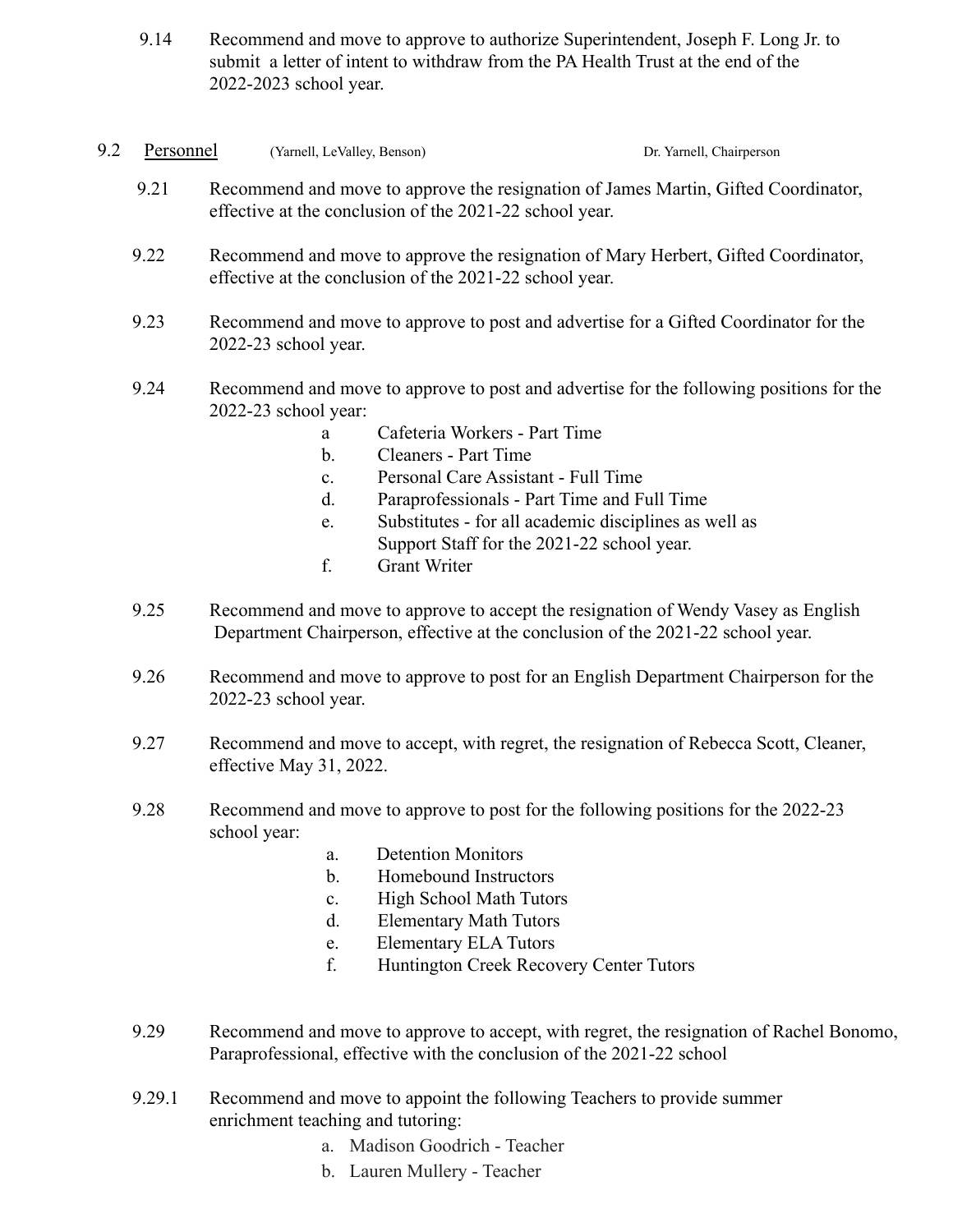#### c. Bethany Taylor-Teacher

- 9.29.2 Recommend and move to appoint Robin Williams as Summer Academy Cafeteria Worker.
- 9.29.3 Recommend and move to approve to appoint Alaina Carle as a Camp Ophelia Mentor.
- 9.29.4 Recommend and move to appoint the following Summer Academy Paraprofessionals/ Secretaries:
	- a. Kaysie Dluzeski
	- b. Mary Jane Wido
	- c. Linda Shillingburg
- 9.29.5 Recommend and move to accept, with regret, the resignation of Lori Sedorovich, cafeteria worker, effective at the conclusion of the 2021-22 school year.
- 9.29.6 Recommend and move to appoint as a High School Science Teacher, as per the Northwest Education Association CBA, effective with the 2022-23 school year.
- 9.29.7 Recommend and move to appoint as a Special EducationTeacher, as per the Northwest Education Association CBA, effective with the 2022-23 school year.
- 9.29.8 Recommend and move to appoint as a Special Education Teacher, as per the Northwest Education Association CBA, effective with the 2022-23 school year.

#### 9.3 Finance (Sutliff, Benson, Brunn) Mr. Sutliff, Chairperson

- 9.31 Recommend and move to approve the agreement with Children's Service Center for the Partial Hospitalization Program and Therapeutic Education Program for the 2022-23 school year. (6% rate increase from 2021-22) *Attachment*
- 9.32 Recommend and move to approve the Extended School Year tuition agreement with New Story for the 2022 school year.
- 9.33 Recommend and move to approve the agreement with Serendipity Therapeutic Riding to provide Certified Therapeutic Riding and Equine Facilitated Learning, at a cost of \$
- 9.34 Recommend and move to approve the security rate to \$25 per hour with a three hour minimum for the 2022-23 school year.
- 9.35 Recommend and move to approve to advertise for physical therapy independent contractor services for the 2022-2023 school year.
- 9.36 Recommend and move to approve that the Northwest Area School District adopt a final budget for the 2022-2023 School Year of expenditures \$ and revenue, \$, and further sets a tax rate for the 2022-2023 School Year at \_\_\_ mills.
	- 1. A \$5.00 Per Capita Tax enacted under the School Code.
	- 2. A \$5.00 Per Capita Tax enacted under Act 511
	- 3. A \$10.00 Occupation Assessment Tax enacted under Act 511 for all governmental units except Huntington Township.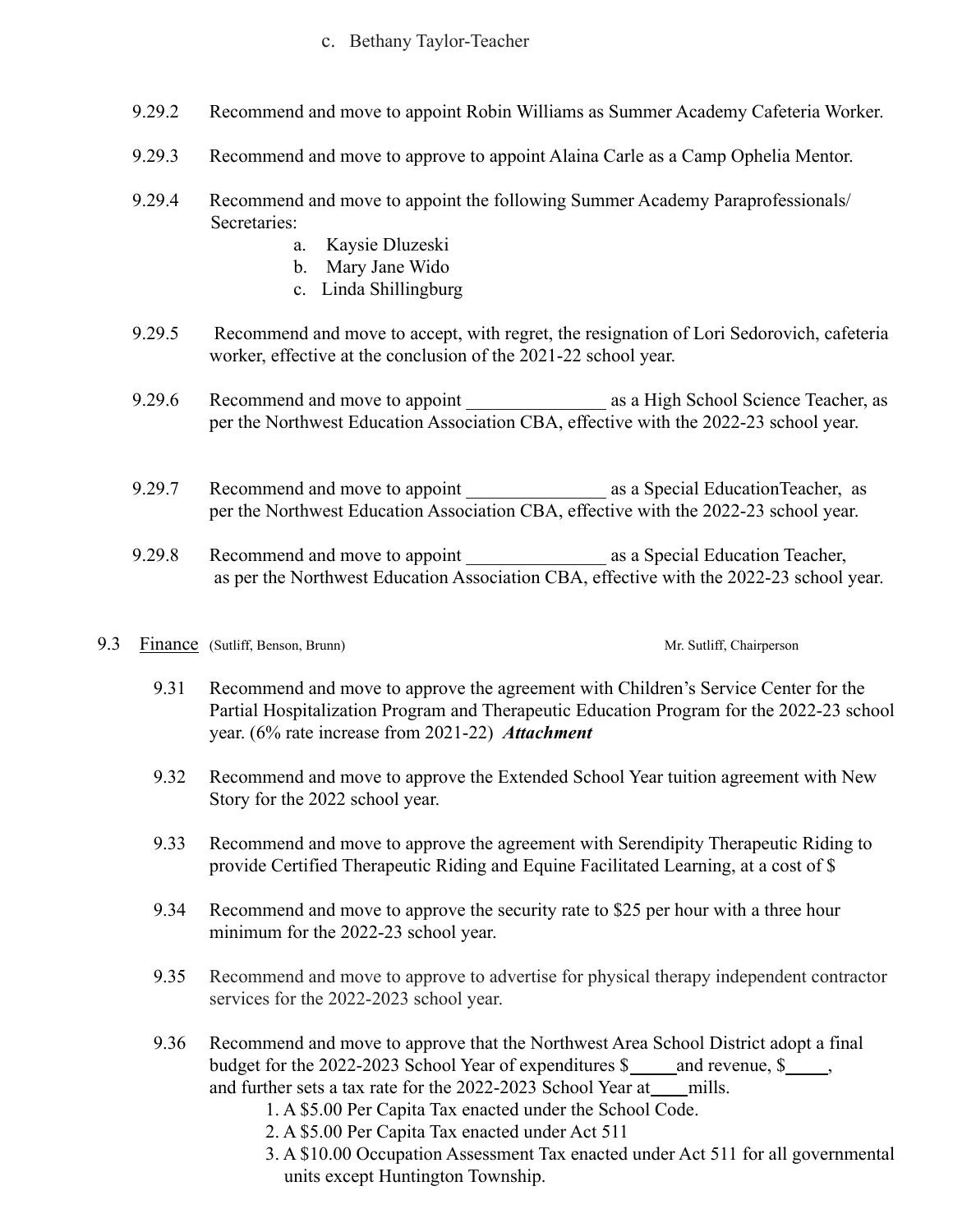- 4. A \$5.00 Occupation Assessment Tax enacted under Act 511 for Huntington Township only.
- 5. An Earned Income Tax in the amount of ½ of 1% enacted under Act 511
- 9.37 Recommend and move to approve the resolution designed to implement homestead/farmstead exclusions as mandated by Act I. *Attachment*
- 9.38 Recommend and move to approve the resolution regarding exemption of qualified persons from payment of the occupation tax levied for the 2022-2023 school year. *Attachment*
- 9.39 Recommend and move to approve the resolution approving collection of school property taxes through installments, to include real estate owned by taxpayers that own small businesses, as per Act I. *Attachment*
- 9.39.1 Recommend and move to approve the tax collectors remittance schedule for the 2022-2023 school year. *Attachment*
- 9.39.2 Recommend and move to approve the 2022-2023 school year's Tax Collector Resolution dealing with the settlement of all taxes for the year on or before January 15, 2023. *Attachment*
- 9.39.3 Recommend and move to approve Tri County to provide general liability and workman's compensation insurance services to the district in the amount of \$138,431 for the 2022-2023 school year (a decrease of \$2,858 from 2021-2022).

#### 9.4 Buildings & Grounds/Safety (Sutliff, LeValley, Lanza) Mr. Sutliff, Chairperson

- 9.41 Recommend and move to appoint County Waste of Pennsylvania, LLC for district trash removal at a cost of \$12,486.80.
- 9.42 Recommend and move to approve the Northwest Area School District Health and Safety Plan for the 2022-23 school year. *Attachment*
- 9.43 Recommend and move to approve to sell to the highest bidder or dispose of via the best method available, all obsolete and unused equipment. *Attachment*

# 9.5 Education/Curriculum (Yarnell, Pierontoni, Brunn) Dr. Yarnell, Chairperson

- 9.51 Recommend and move to approve the Summer Academy Course Offerings. *Attachments*
- 9.52 Recommend and move to approve for student number 918315 to attend Benton's Agriculture program with CIP # beginning with the 2022-23 school year.
- 9.6 Co-Curricular (LeValley, Beleski, Benson) Mr. LeValley, Chairperson

9.61 Recommend and move to appoint Milana Straub as a Volunteer Field Hockey Coach for the 2022-23 school year/season, at no cost to the district, pending required clearances.